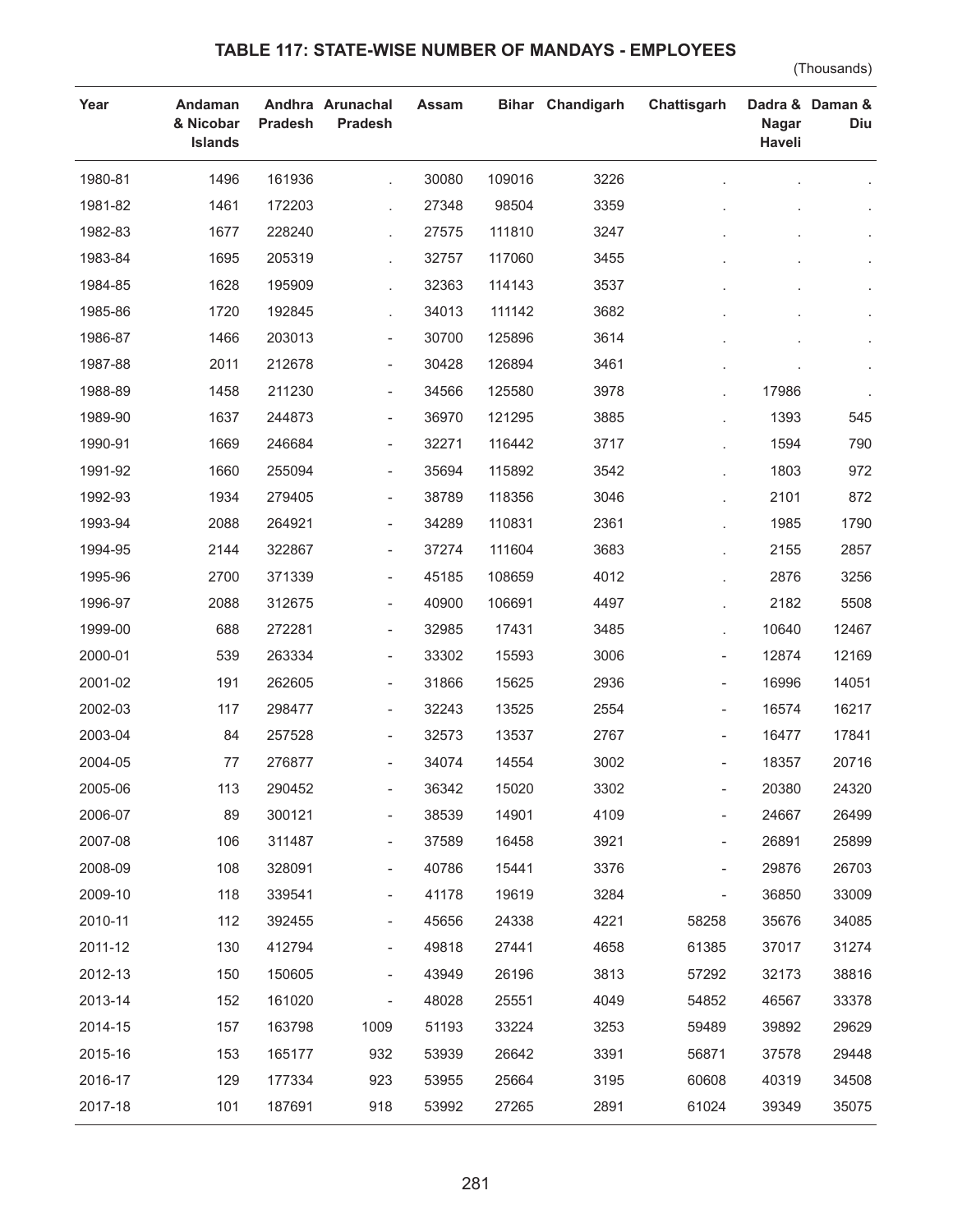## **TABLE 117: STATE-WISE NUMBER OF MANDAYS - EMPLOYEES** *(Contd.)*

(Thousands)

| Year    | Delhi | Goa   | Gujarat | Haryana | Himachal<br><b>Pradesh</b> | Jammu and<br><b>Kashmir</b> | Jharkhand |
|---------|-------|-------|---------|---------|----------------------------|-----------------------------|-----------|
| 1980-81 | 44068 |       | 195904  | 56611   | 7391                       | 8717                        |           |
| 1981-82 | 41696 |       | 183794  | 59691   | 7969                       | 7562                        |           |
| 1982-83 | 47195 |       | 217868  | 64553   | 8784                       | 10550                       |           |
| 1983-84 | 49425 |       | 232371  | 65942   | 9695                       | 11166                       |           |
| 1984-85 | 53203 |       | 206489  | 64203   | 11095                      | 14039                       |           |
| 1985-86 | 41456 |       | 200384  | 68428   | 12779                      | 14667                       |           |
| 1986-87 | 37039 |       | 202377  | 68233   | 13006                      | 11036                       |           |
| 1987-88 | 41717 |       | 205823  | 72355   | 16028                      | 14904                       |           |
| 1988-89 | 43438 |       | 200252  | 69066   | 16820                      | 4956                        |           |
| 1989-90 | 41611 | 5478  | 215028  | 73103   | 16421                      | 4141                        |           |
| 1990-91 | 44871 | 5490  | 206838  | 75758   | 18663                      | 4251                        |           |
| 1991-92 | 44962 | 6224  | 215000  | 79188   | 18737                      | 4423                        |           |
| 1992-93 | 45928 | 5386  | 228508  | 79836   | 20391                      | 4605                        |           |
| 1993-94 | 49084 | 6434  | 241170  | 86029   | 20758                      | 4775                        |           |
| 1994-95 | 57166 | 6007  | 238932  | 92140   | 21978                      | 5945                        |           |
| 1995-96 | 55074 | 6810  | 299302  | 102796  | 23436                      | 7084                        |           |
| 1996-97 | 52774 | 7697  | 259156  | 102480  | 23581                      | 6554                        | 47908     |
| 1999-00 | 38661 | 9114  | 250006  | 86543   | 13324                      | 8026                        | 66827     |
| 2000-01 | 35904 | 9717  | 232252  | 87014   | 12835                      | 7147                        | 60314     |
| 2001-02 | 35317 | 8862  | 217715  | 83781   | 11668                      | 7495                        | 52137     |
| 2002-03 | 38358 | 10995 | 218610  | 86747   | 10973                      | 7605                        | 52074     |
| 2003-04 | 34184 | 10808 | 222468  | 93016   | 11960                      | 8363                        | 48238     |
| 2004-05 | 35896 | 11911 | 244873  | 103307  | 13324                      | 9530                        | 48258     |
| 2005-06 | 38403 | 12352 | 267958  | 116041  | 12835                      | 12338                       | 48993     |
| 2006-07 | 38803 | 13078 | 303112  | 125064  | 11668                      | 14390                       | 47695     |
| 2007-08 | 38251 | 16018 | 321486  | 153737  | 11960                      | 16209                       | 49453     |
| 2008-09 | 37881 | 16497 | 346652  | 144494  | 34236                      | 16594                       | 52466     |
| 2009-10 | 36295 | 16980 | 360106  | 173545  | 38809                      | 16363                       | 49199     |
| 2010-11 | 37106 | 17056 | 402929  | 165264  | 48666                      | 17200                       | 61363     |
| 2011-12 | 35295 | 20743 | 431986  | 175604  | 50247                      | 19736                       | 63423     |
| 2012-13 | 35287 | 16730 | 423578  | 166588  | 56231                      | 18770                       | 58400     |
| 2013-14 | 33945 | 17651 | 426125  | 183571  | 59614                      | 20572                       | 58526     |
| 2014-15 | 36985 | 20422 | 451288  | 213625  | 63156                      | 19968                       | 57586     |
| 2015-16 | 34448 | 22505 | 484696  | 212410  | 57419                      | 20708                       | 57175     |
| 2016-17 | 33815 | 20991 | 508807  | 245094  | 60883                      | 22339                       | 59881     |
| 2017-18 | 30834 | 25384 | 566664  | 253195  | 63476                      | 22171                       | 59329     |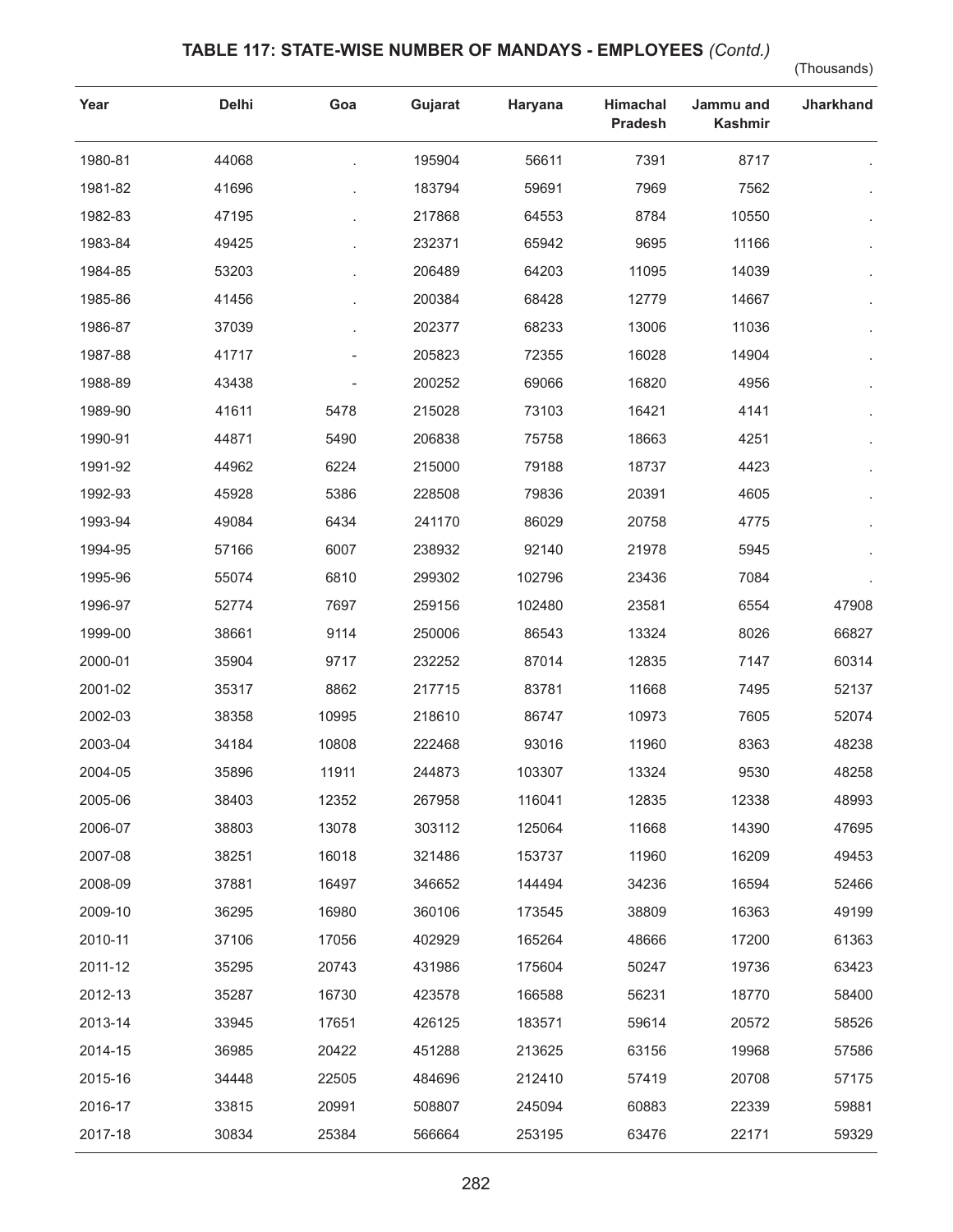## **TABLE 117: STATE-WISE NUMBER OF MANDAYS - EMPLOYEES** *(Contd.)*

(Thousands)

| Year    | Karnataka | Kerala | <b>Pradesh</b> | Madhya Maharashtra | <b>Manipur</b> | Meghalaya | Nagaland | Odisha |
|---------|-----------|--------|----------------|--------------------|----------------|-----------|----------|--------|
| 1980-81 | 113334    | 63954  | 107485         | 391931             | 370            | 2010      |          | 41782  |
| 1981-82 | 101676    | 63303  | 102124         | 380191             | 1728           | 2062      |          | 44027  |
| 1982-83 | 115189    | 59213  | 125492         | 373786             | 360            | 2284      |          | 44166  |
| 1983-84 | 124570    | 62280  | 112939         | 404395             | 265            | 2175      |          | 46756  |
| 1984-85 | 125531    | 63279  | 129497         | 403624             | 210            | 1883      |          | 47543  |
| 1985-86 | 118238    | 61772  | 110795         | 386345             | 276            | 631       |          | 50682  |
| 1986-87 | 122585    | 62198  | 114872         | 393852             | 1189           | 274       |          | 49562  |
| 1987-88 | 123015    | 67651  | 121871         | 395533             | 245            | 586       |          | 54763  |
| 1988-89 | 126421    | 63901  | 100375         | 390936             | 1410           | 543       |          | 52872  |
| 1989-90 | 128534    | 72991  | 137914         | 400957             | 70             | 1928      | 546      | 54538  |
| 1990-91 | 131411    | 72594  | 136236         | 404750             | 239            | 2038      | 747      | 52250  |
| 1991-92 | 135639    | 75513  | 127899         | 391910             | 391            | 2001      | 1301     | 57854  |
| 1992-93 | 139335    | 80490  | 148337         | 420873             | 477            | 2190      | 1232     | 61356  |
| 1993-94 | 140956    | 72427  | 148954         | 426682             | 265            | 595       | 1270     | 62275  |
| 1994-95 | 148108    | 88802  | 146379         | 428976             | 406            | 272       | 1249     | 65775  |
| 1995-96 | 165733    | 86227  | 172989         | 493424             | 1023           | 2304      | 1523     | 67117  |
| 1996-97 | 179705    | 91463  | 155721         | 472330             | 856            | 2254      | 1376     | 61978  |
| 1999-00 | 148265    | 79724  | 83558          | 380903             | 246            | 291       | 905      | 43711  |
| 2000-01 | 141545    | 78140  | 78939          | 368677             | 191            | 343       | 718      | 42795  |
| 2001-02 | 147724    | 73380  | 64852          | 363684             | 269            | 475       | 691      | 38050  |
| 2002-03 | 146363    | 68019  | 64305          | 365723             | 307            | 736       | 696      | 39120  |
| 2003-04 | 152535    | 75634  | 65191          | 344740             | 311            | 669       | 694      | 41196  |
| 2004-05 | 166629    | 81004  | 67241          | 364321             | 445            | 945       | 735      | 48613  |
| 2005-06 | 191932    | 85404  | 67348          | 388652             | 460            | 1345      | 722      | 47650  |
| 2006-07 | 218363    | 84914  | 73747          | 438491             | 482            | 1790      | 929      | 53242  |
| 2007-08 | 218506    | 91292  | 79318          | 423577             | 701            | 1757      | 740      | 62644  |
| 2008-09 | 232860    | 101329 | 84231          | 463998             | 719            | 1748      | 707      | 72414  |
| 2009-10 | 270221    | 98533  | 89147          | 471483             | 1017           | 1981      | 775      | 78094  |
| 2010-11 | 239524    | 105631 | 96713          | 531153             | 1314           | 2349      | 626      | 96064  |
| 2011-12 | 267309    | 108066 | 97743          | 581980             | 1541           | 3508      | 610      | 98091  |
| 2012-13 | 261327    | 105610 | 94589          | 546616             | 1729           | 3643      | 698      | 88077  |
| 2013-14 | 279823    | 101794 | 101250         | 582296             | 1611           | 4072      | 846      | 84290  |
| 2014-15 | 296428    | 103131 | 97985          | 575078             | 2119           | 4391      | 1216     | 88870  |
| 2015-16 | 306582    | 94846  | 110421         | 605894             | 2227           | 4024      | 1255     | 86040  |
| 2016-17 | 323720    | 91263  | 115878         | 593094             | 2257           | 3795      | 1346     | 92703  |
| 2017-18 | 324866    | 87449  | 117480         | 616905             | 2399           | 3884      | 1380     | 95210  |